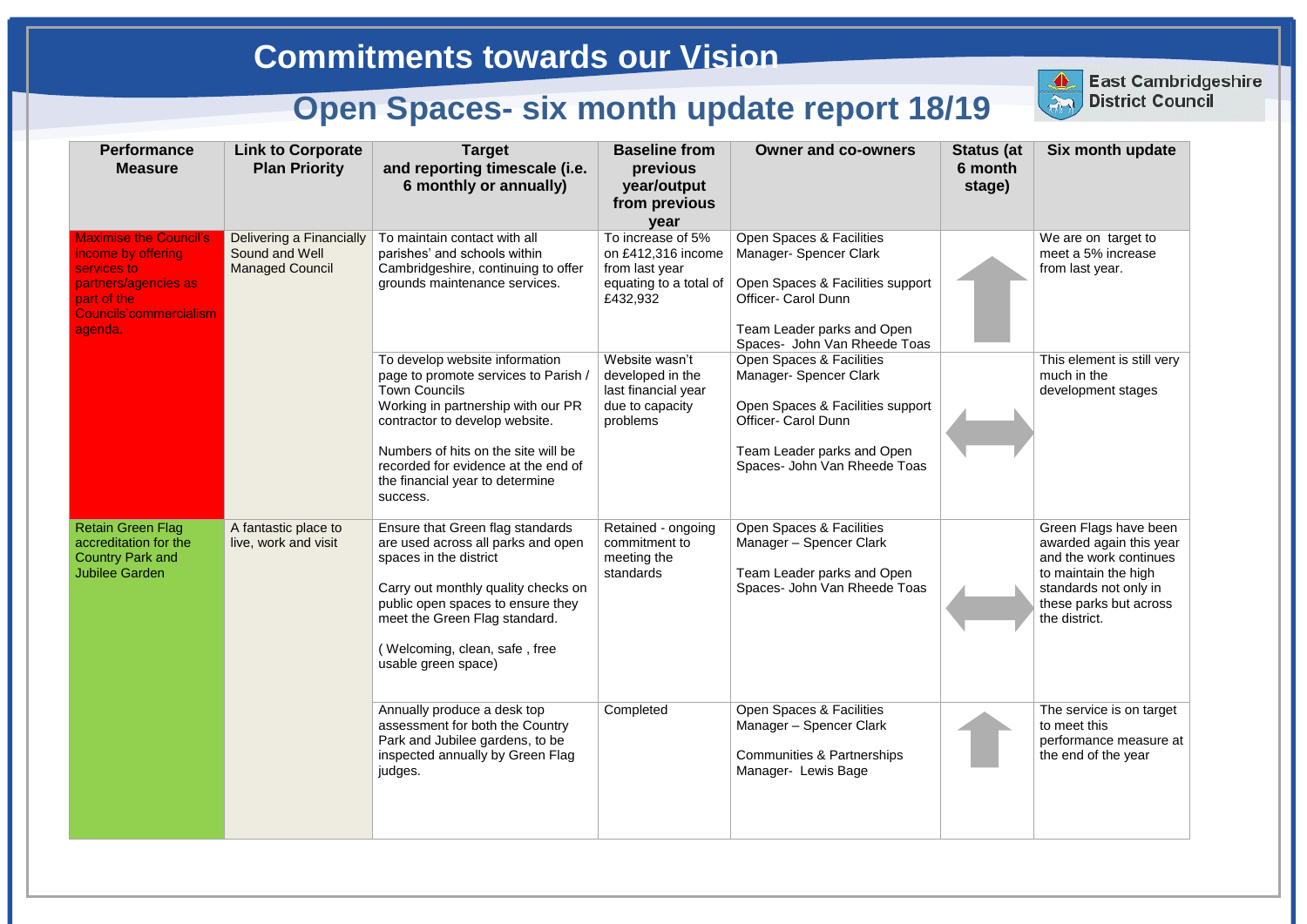| <b>Performance</b><br><b>Measure</b>                                                                                 | <b>Link to Corporate</b><br><b>Plan Priority</b>              | <b>Target</b><br>and reporting timescale (i.e.<br>6 monthly or annually)                                                                                                                                                                                   | <b>Baseline from</b><br>previous<br>year/output<br>from previous<br>year                                                   | <b>Owner and co-owners</b>                                                                                        | <b>Status (at</b><br>6 month<br>stage) | Six month update                                                                                                                                                                                                                                                                |
|----------------------------------------------------------------------------------------------------------------------|---------------------------------------------------------------|------------------------------------------------------------------------------------------------------------------------------------------------------------------------------------------------------------------------------------------------------------|----------------------------------------------------------------------------------------------------------------------------|-------------------------------------------------------------------------------------------------------------------|----------------------------------------|---------------------------------------------------------------------------------------------------------------------------------------------------------------------------------------------------------------------------------------------------------------------------------|
|                                                                                                                      |                                                               | Carry out monthly quality checks on<br>the parks and maintenance service.                                                                                                                                                                                  | Completed                                                                                                                  | Open Spaces & Facilities<br>Manager - Spencer Clark<br>Team Leader parks and Open<br>Spaces- John Van Rheede Toas |                                        | The service continues to<br>carry out the monthly<br>quality checks as part of<br>the ongoing<br>commitment that East<br>Cambs offers<br>welcoming, clean, safe<br>and usable open<br>spaces).                                                                                  |
| <b>Maintain ECDC Assets</b><br>to a safe, useable and<br>legal standard for our<br>customers' enjoyment              | A fantastic place to<br>live, work and visit                  | Ensure that ECDC buildings<br>portfolio and assets are maintained<br>to the correct legal standards<br>through the Council's assets<br>maintenance programme.                                                                                              | On-going-                                                                                                                  | Open Spaces & Facilities<br>Manager-Spencer Clark<br>Open Spaces & Facilities Support<br>Officer - Carol Dunn     |                                        | Ongoing-As and when<br>the service is advised of<br>changes in leasing<br>agreements, the<br>purchase of new land,<br>land sold or licenses of<br>ECDC assets, the<br>required legal<br>obligations are adhered<br>to through the Council's<br>assets maintenance<br>programme. |
| Wherever possible<br>protect our environment<br>keeping Biodiversity at<br>the forefront of our<br>operations        |                                                               | Work with external partners,<br>including The Wildlife Trust and Ely<br>Wildlife Space, to support and<br>protect the biodiversity of East<br>Cambridgeshire. Activities will<br>include ensuring rare plant species<br>and animal habitats are protected. | On-going-Service<br>supports external<br>agencies when<br>required                                                         | Open Spaces & Facilities<br>Manager-Spencer Clark<br>Team Leader parks and Open<br>Spaces- John Van Rheede Toas   |                                        | The service continues to<br>ensure that our rare<br>plant species and<br>animal habitats are<br>protected and we are<br>regularly engaged with<br>our partners to<br>implement the required<br>interventions to ensure<br>this continues                                        |
| Trained staff and<br><b>Service Delivery</b><br>Champions have a<br>comprehensive<br>understanding of the<br>service | Delivering a financially<br>sound and well<br>managed Council | Using the annual appraisal process,<br>identify individual for specialist<br>training and ensure the broadest<br>range of skills across the team. This<br>will allow the service to run<br>effectively and efficiently                                     | Completed -<br>Appraisals<br>completed in<br>accordance with<br><b>ECDC</b> requirements                                   | Open Spaces & Facilities<br>Manager - Spencer Clark<br>Team Leader parks and Open<br>Spaces- John Van Rheede Toas |                                        | Ongoing – Appraisals<br>completed in<br>accordance with ECDC<br>requirements                                                                                                                                                                                                    |
|                                                                                                                      |                                                               | <b>Meet with Service Delivery</b><br>Champions on a regular basis. At<br>least 4 times per year.                                                                                                                                                           | Regular meetings<br>have been held with<br>our Service Delivery<br>Champion. These<br>have been at least 4<br>times a year | Open Spaces & Facilities<br>Manager- Spencer Clark                                                                |                                        | Service champion is<br>kept updated and<br>informed                                                                                                                                                                                                                             |